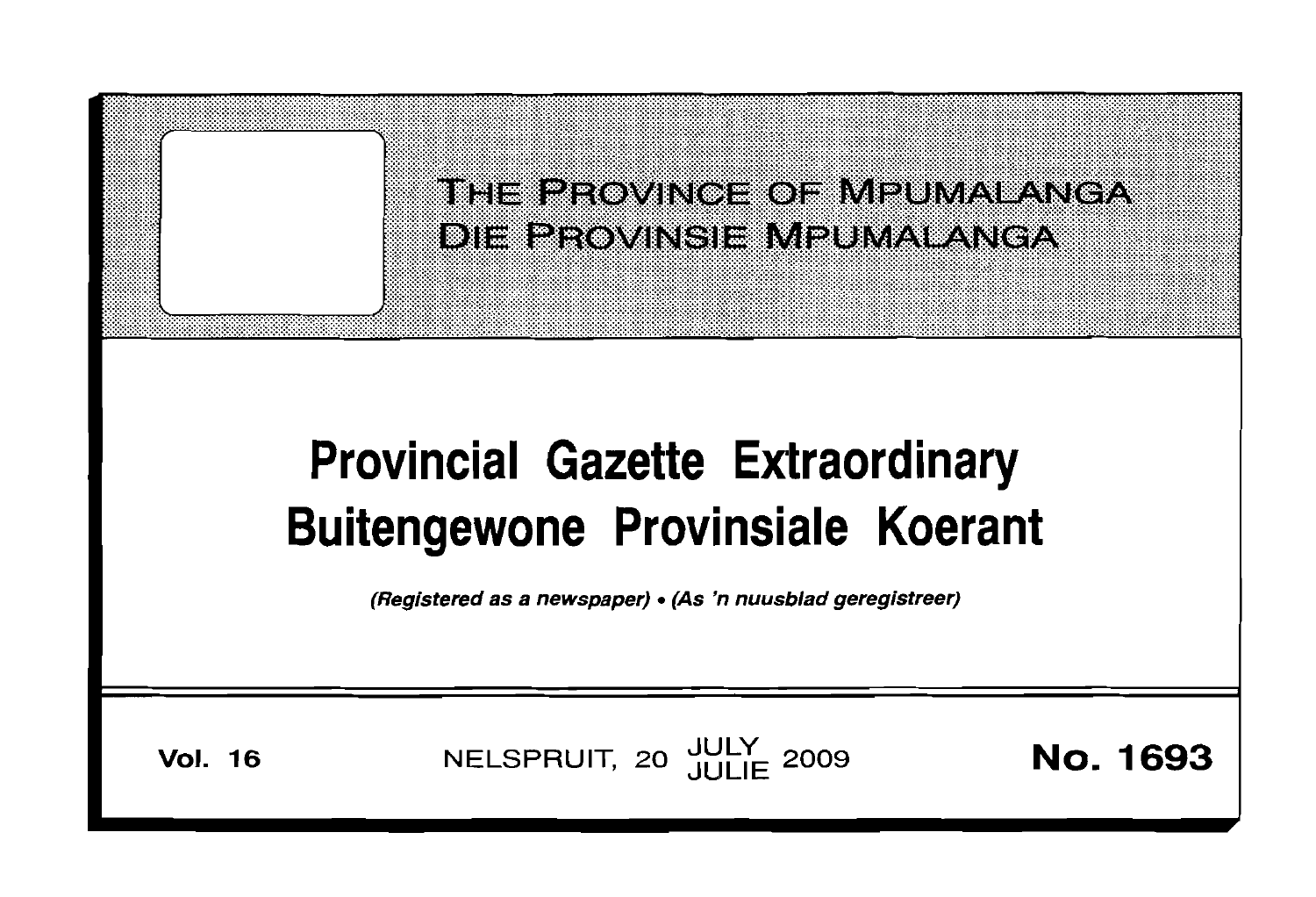$\blacksquare$ 

|     | <b>CONTENTS • INHOUD</b>                                                                                      |             |                |
|-----|---------------------------------------------------------------------------------------------------------------|-------------|----------------|
| No. |                                                                                                               | Page<br>No. | Gazette<br>No. |
|     | <b>LOCAL AUTHORITY NOTICE</b>                                                                                 |             |                |
| 167 | Local Government Municipal Systems Act (32/2000): Umjindi Local Municipality: Municipal Property Rates By-law | з           | 1693           |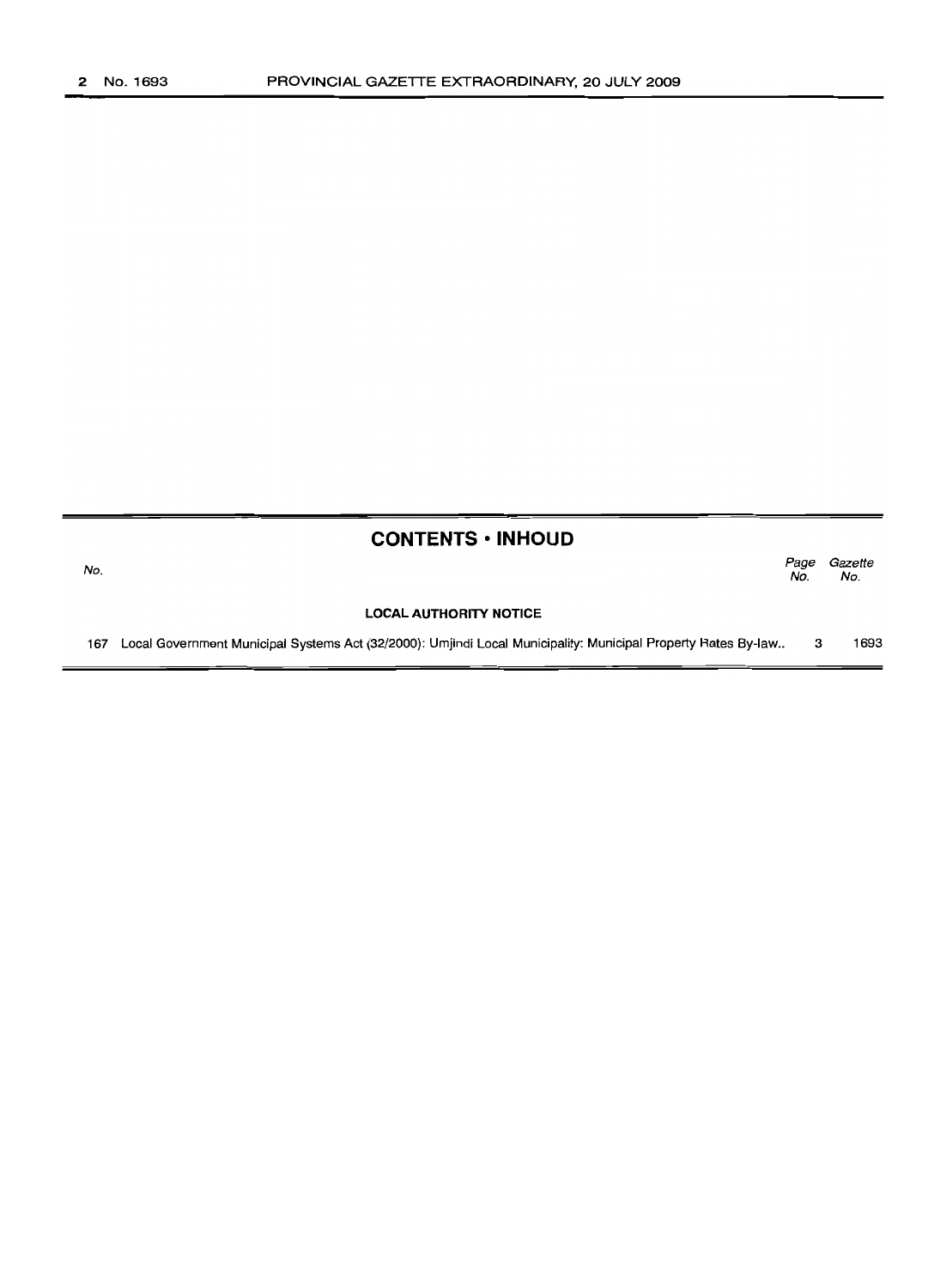# LOCAL AUTHORITY NOTICE

## LOCAL AUTHORITY NOTICE 167

<11I8111.1I1;1I1I\_1I11I1:\_'.Illdl.i.i•••••••• ••••••••••••••••••·iiiii·················· <sup>X</sup>

The Umjindi Municipality hereby, in terms of Section 13 of the Local Government Municipal Systems Act, 2000 (Act 32 of 2000) read with Section 162 of the Constitution of the Republic of South Africa, 1996, publishes the Property Rates By-Laws as set out hereunder:

# MUNICIPAL PROPERTY RATES BY-LAW

|     | <b>TABLE OF CONTENTS</b><br>e e differente.<br>Nati<br>Junior Co |
|-----|------------------------------------------------------------------|
|     |                                                                  |
| 1.  |                                                                  |
| 2.  |                                                                  |
| 3.  |                                                                  |
| 4.  | <b>PRINCIPLES APPLICABLE TO FINANCING OF SERVICES</b>            |
| 5.  |                                                                  |
| 6.  |                                                                  |
| 7.  | PROPERTIES USED FOR MULTIPLE PURPOSES                            |
| 8.  |                                                                  |
| 9.  |                                                                  |
| 10. |                                                                  |
| 11. |                                                                  |
| 12. |                                                                  |
| 13. |                                                                  |
| 14. |                                                                  |
| 15. |                                                                  |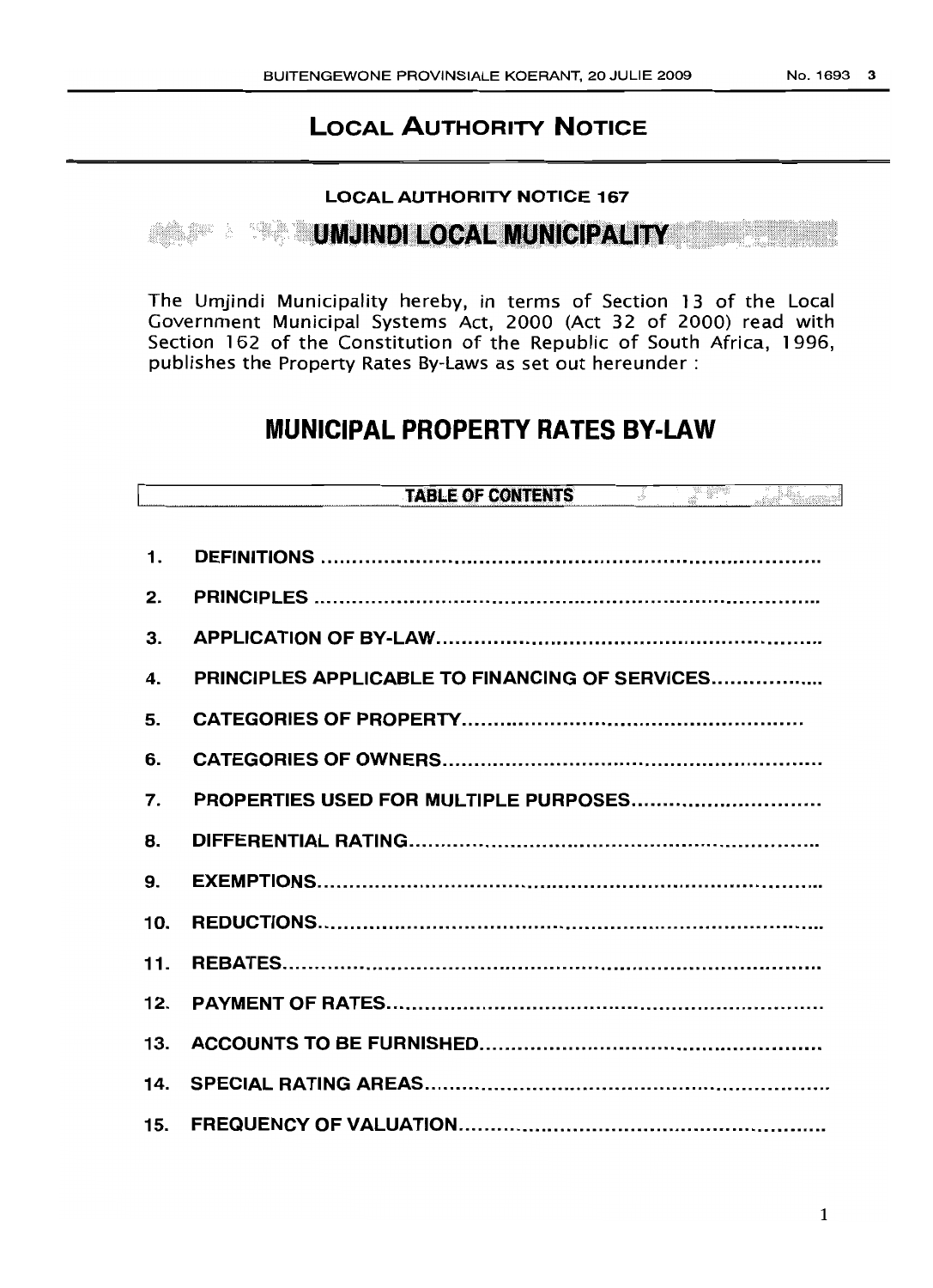The Municipal Manager of Umjindi Municipality hereby, in terms of Section 6 of the Local Government: Municipal Property Rates Act, 2004 (No. 6 of 2004), publishes the Property Rates By-law for Umjindi Municipality, as approved by its Council as set out hereunder.

# PURPOSE OF BY-LAW

To allow Council to exercise its power to value and impose rates on immovable properties located within its area of jurisdiction in such a manner that it will contribute to effective and economic service delivery to the entire community.

## 1. Definitions

For the purpose of these by-laws any word or expression to which a meaning has been assigned in the Local Government: Municipal Property Rates Act, 2004 (Act No. 6 of 2004) shall bear the same meaning in these by-laws and unless the context indicates otherwise-

- 1.1 "Act" means the Local Government: Municipal Property Rates Act, 2004  $(Act No. 6 of 004);$
- 1.2 "Municipality" means the Umjindi Local Municipality;
- 1.3 "Privately owned towns serviced by the owner" means single properties, situated in an area not ordinarily being serviced by the municipality, divided through sub division or township establishment into (ten or more) full title stands and/ or sectional units and where all services inclusive of water, electricity, sewerage and refuse removal and roads development are installed at the full cost of the developer and maintained and rendered by the residents of such estate.

### 1.4 "Residential property" means improved property that:

(a) is used predominantly for residential purposes including any adjoining property registered in the name of the same owner and used together with such residential property as if it were one property. Any such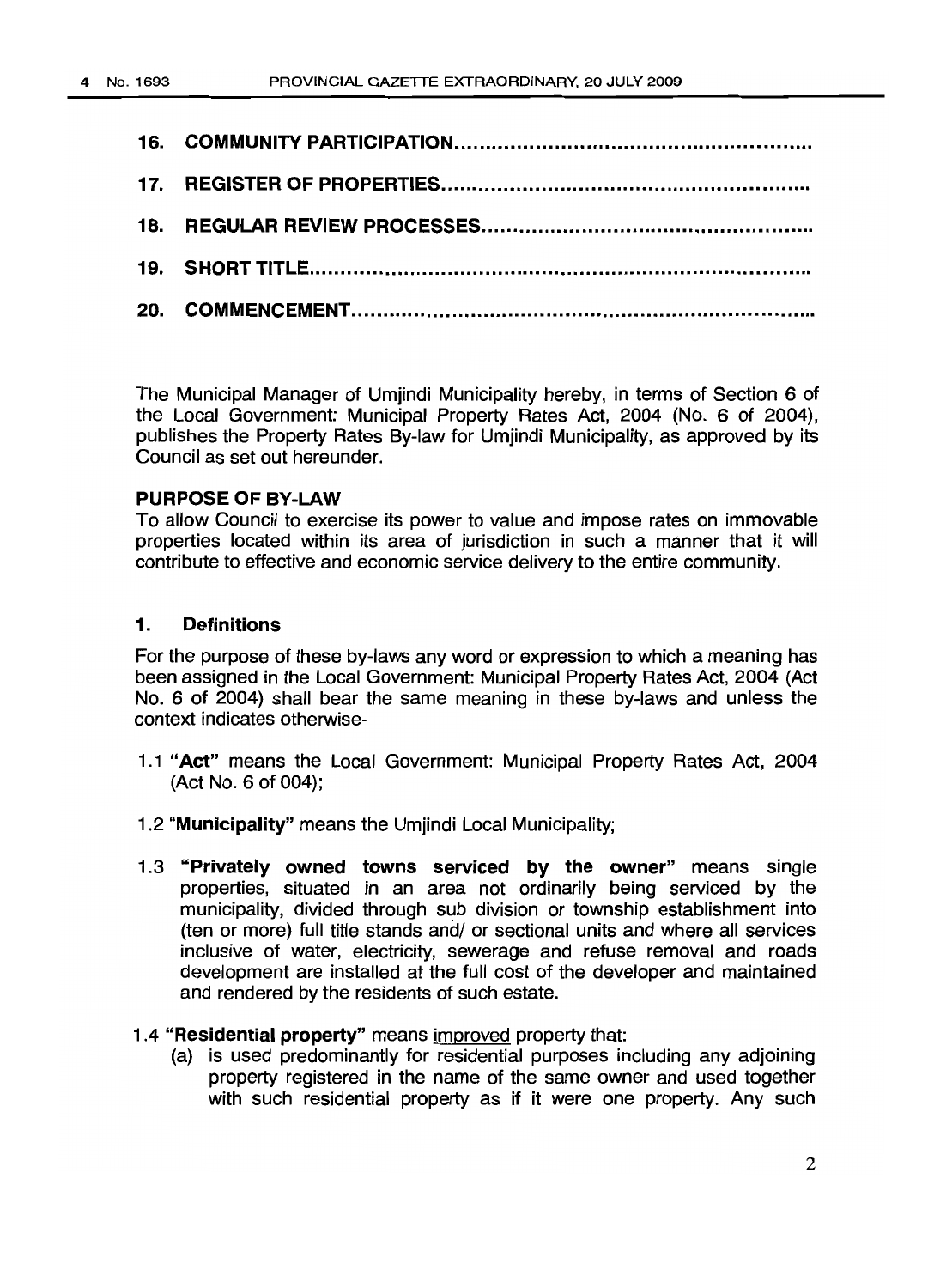grouping shall be regarded as one residential property for rate rebate or valuation reduction purposes.

- (b) is a unit registered in terms of the Sectional Title Act and used predominantly for residential purposes.
- (c) Is owned by a share-block company and used solely for residential purposes.
- (d) Is a residence used for residential purposes situated on property used for or related to educational purposes. And specifically exclude vacant land irrespective of its zoning or intended use.
- 1.5 In this by-law, words used in the masculine gender include the feminine, the singular includes the plural and vice versa.

### 2. **Principles**

- 2.1 Rates will be levied in accordance with the Act as an amount in the rand based on the market value of all rateable property contained in the municipality's valuation roll and supplementary valuation roll.
- 2.2 The municipality will differentiate between various categories of property and categories of owners of property as contemplated in clause 5 and 6 of this by-law.
- 2.3 Some categories of property and categories of owners will be granted relief from rates.
- 2.4 The municipality will not grant relief in respect of payments for rates to any category of owners or properties, or to owners of properties on an individual basis.
- 2.5 There will be no phasing in of rates based on the new valuation roll.
- 2.6 The municipality's rates policy will be based on the following principles:
	- (a) Equitv The municipality will treat all ratepayers with similar properties the same.
	- (b) Affordability

The ability of a person to pay rates will be taken into account by the municipality. **In** dealing with the poor/indigent ratepayers the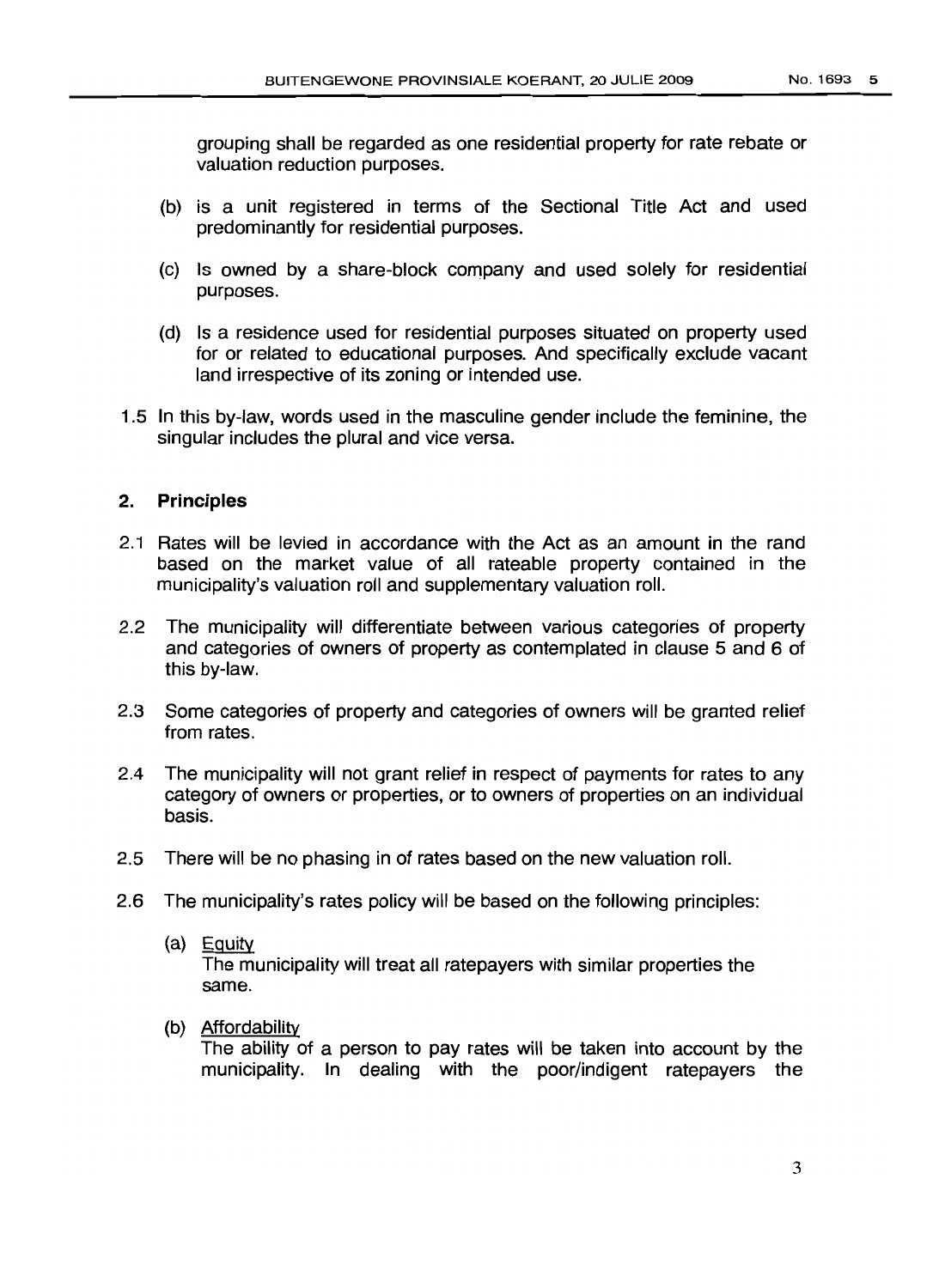municipality will provide relief measures through exemptions, reductions or rebates.

- (c) Sustainabilitv Rating of property will be implemented in a way that:
	- i. it supports sustainable local government by providing a stable and buoyant revenue source within the discretionary control of the municipality; and
- ii. Supports local social economic development.
- (d) Cost efficiency

Rates will be based on the value of all rateable property and will be used to fund community and subsidised services after taking into account surpluses generated on trading (water, electricity) and economic (refuse removal, sewerage removal) services and the amounts required to finance exemptions, rebates and reductions as approved by the municipality from time to time.

## **3. Application of By-law**

- 3.1 Where this by-law contradicts national legislation, such legislation has preference over this by-law. The Municipal Manager shall bring such conflicts immediately to the attention of the municipality once he becomes aware of such conflicts and will propose changes to the municipality's bylaws to eliminate such conflicts.
- 3.2 If there is any conflict between this by-law and the Property Rates policy of the municipality, this by-law will prevail.
- 3.3 In imposing the rate in the rand for each annual operating budget component, the municipality shall grant exemptions, rebates and reductions to the categories of properties and categories of owners.

#### **4. Principles applicable to financing services**

- 4.1 The municipal manager or his/her nominee must, subject to the guidelines provided by the National Treasury and Executive Committee of the municipality, make provision for the following classification of services:-
	- (a) Trading services
		- i. Water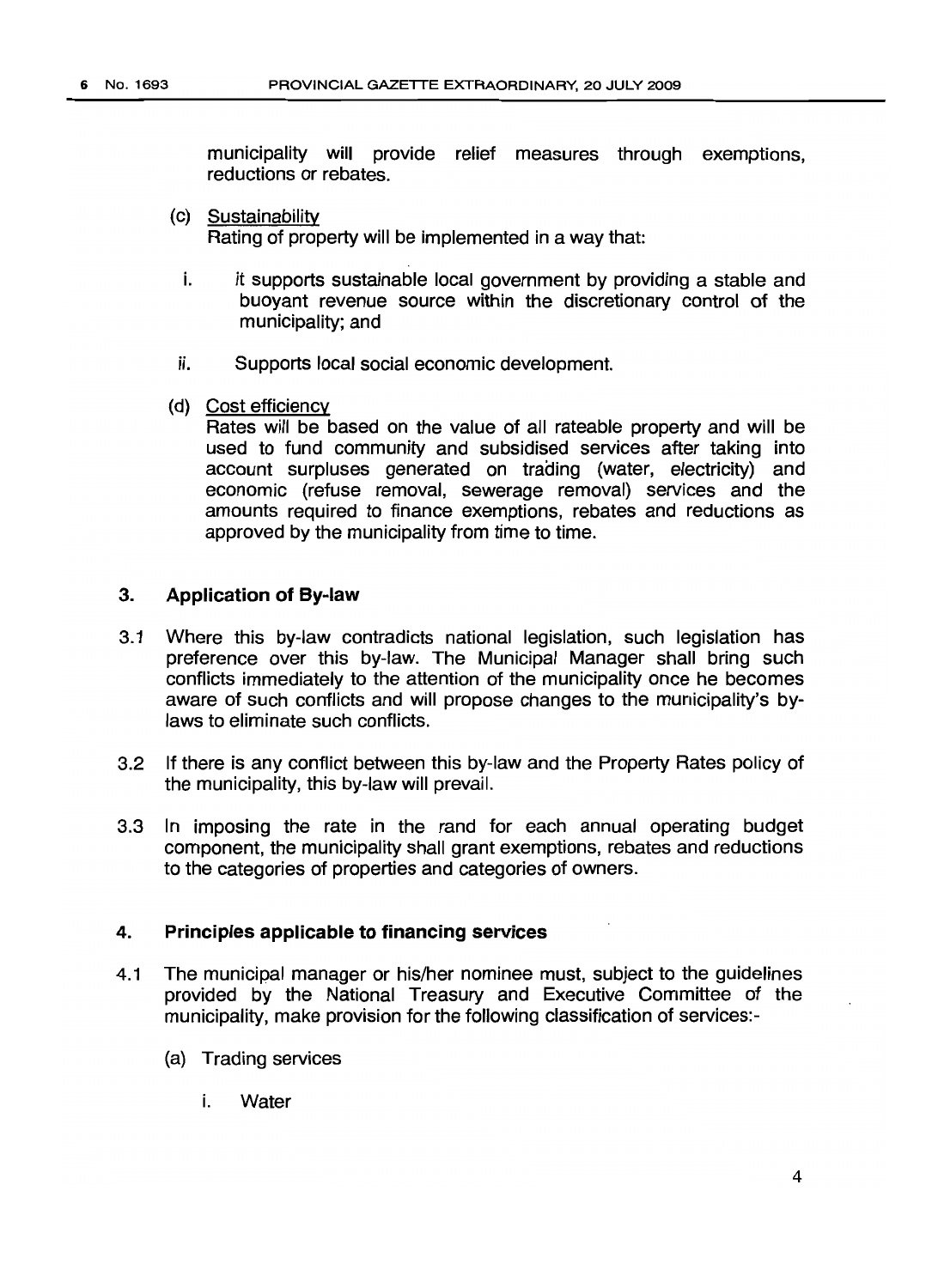- ii. Electricity
- (b) Economic services
	- i. Refuse removal.
	- ii. Sewerage disposal.
- (c) Community and subsidised services These include all those services ordinarily being rendered by the municipality excluding those mentioned in 4.1 (a) and (b).
- 4.2 Trading and economic services as referred to in clauses (a) and (b) must be ring fenced and financed from service charges while community and subsidised services referred to in clause (c) will be financed from surpluses on trading and economic services, regulatory fees, rates and rates related income.

## 5. **Categories of property**

- 5.1 Different rates may be levied in respect of the categories of rateable properties as determined by the municipality's rates policy.
- 5.2 Such rates will be determined on an annual basis during the compilation of the municipality's budget.
- 5.3 In determining the category of a property referred to in 5.1 the municipality shall take into consideration the following criteria or a combination thereof:-
	- The formal zoning of the property;
	- Township establishment approvals;
	- The use of the property;
	- Permitted use of the property; and
	- The geographical area in which the property is situated.
- 5.4 In order to create certainty and to ensure consistency the criteria mentioned in 5.3 shall be applied as indicated below in order of priority and no deviation is permissible: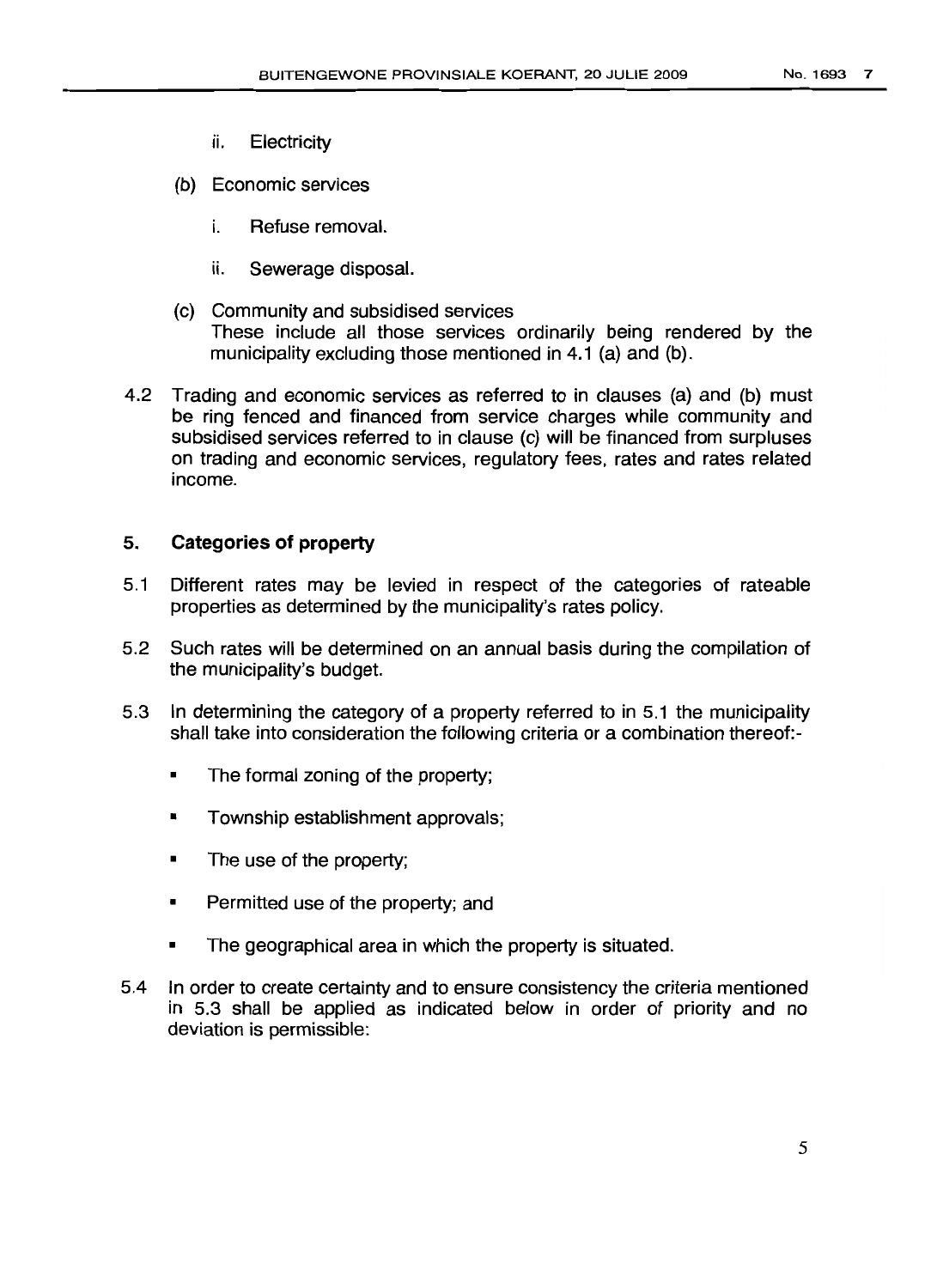- 5.4.1 Properties shall first of all be categorised in accordance with their formal zoning. Town planning schemes, town establishment schemes and town planning regulations may be used to determine the formal zoning.
- 5.4.2 If, for whatever reason, the status or zoning of a property cannot be determined in terms of 5.4.1 the actual use shall then be determined in order to appropriately categorise such property. All relevant information, including circumstantial evidence, may be taken into consideration in an attempt to determine for what purpose the property is being used. A physical inspection may be done to acquire the necessary information.
- 5.4.3 The geographical area in which a property is situated may be used to assist in the categorisation of a property when the provisions of 5.4.1 cannot be applied. However, the geographical area as a criterion should not be used in isolation.
- 5.5 Properties used for multiple purposes shall be categorised and rated as provided for in section 9 of the Act and as more fully described in clause 7.

## 6. **Categories of owners**

- 6.1 For the purpose of granting exemptions, reductions and rebates in terms of clause 9, 10 and 11 respectively the following categories of owners of properties are determined:
	- (a) Those owners who qualify and who are registered as indigents in terms of the adopted indigent policy of the municipality;
	- (b) Those owners who do not qualify as indigents in terms of the adopted indigent policy of the municipality but whose total monthly income is less than the amount annually determined by the municipality in its budget;
	- (c) Owners of property situated within an area affected by
		- i. a disaster within the meaning of the Disaster Management Act, 2002 (Act No. 57 of 2002); or
		- ii. serious adverse social or economic conditions.
	- (d) Owners of residential properties with a market value below the amount as determined annually by the municipality in its budget; and
	- (e) Owners of agricultural properties.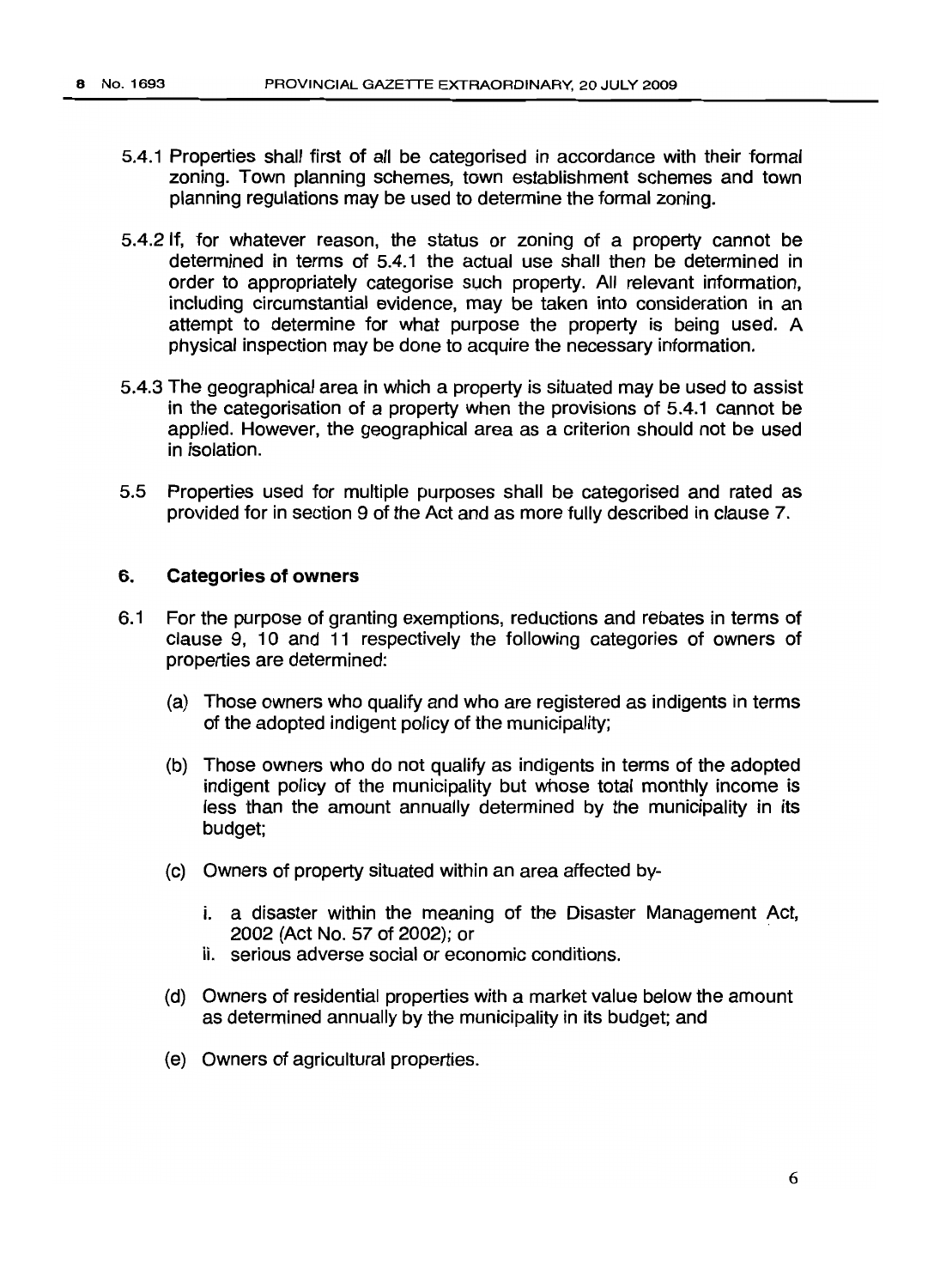# 7. **Properties used for multiple purposes**

- 7.1 Rates on properties used for multiple purposes will be levied as follows:
	- (a) In accordance with the "permitted use of the property".
	- (b) In accordance with the "dominant use of the property" if (a) cannot be applied;

or

(c) In accordance with the "different uses" by apportioning the market value of a category of property to the different purposes for which the property is used if both (a) and (b) above cannot be applied.

# 8. **Differential rating**

- 8.1 Criteria for differential rating on different categories of properties will be according to-
	- (a) The nature of the property including its sensitivity to rating e.g. agricultural properties used for agricultural purposes.
	- (b) The promotion of social and economic development of the municipality.
- 8.2 Differential rating among the various property categories will be done by way of setting different cent amount in the rand for each property category; and
- 8.3 By way of reductions and rebates as provided for in the municipality's rates policy document.

# 9. **Exemptions**

- 9.1 Categories of property as determined by the municipality's rates policy on an annual basis will be exempted from paying rates.
- 9.2 Conditions determined by the rates policy will be applied accordingly.
- 9.3 Exemptions will automatically apply where no applications are required.

# 10. **Reductions**

- 10.1 Reductions as contemplated in section 15 of the Act will be considered on an ad-hoc basis in the event of the following:
- 10.1.1 Partial or total destruction of a property.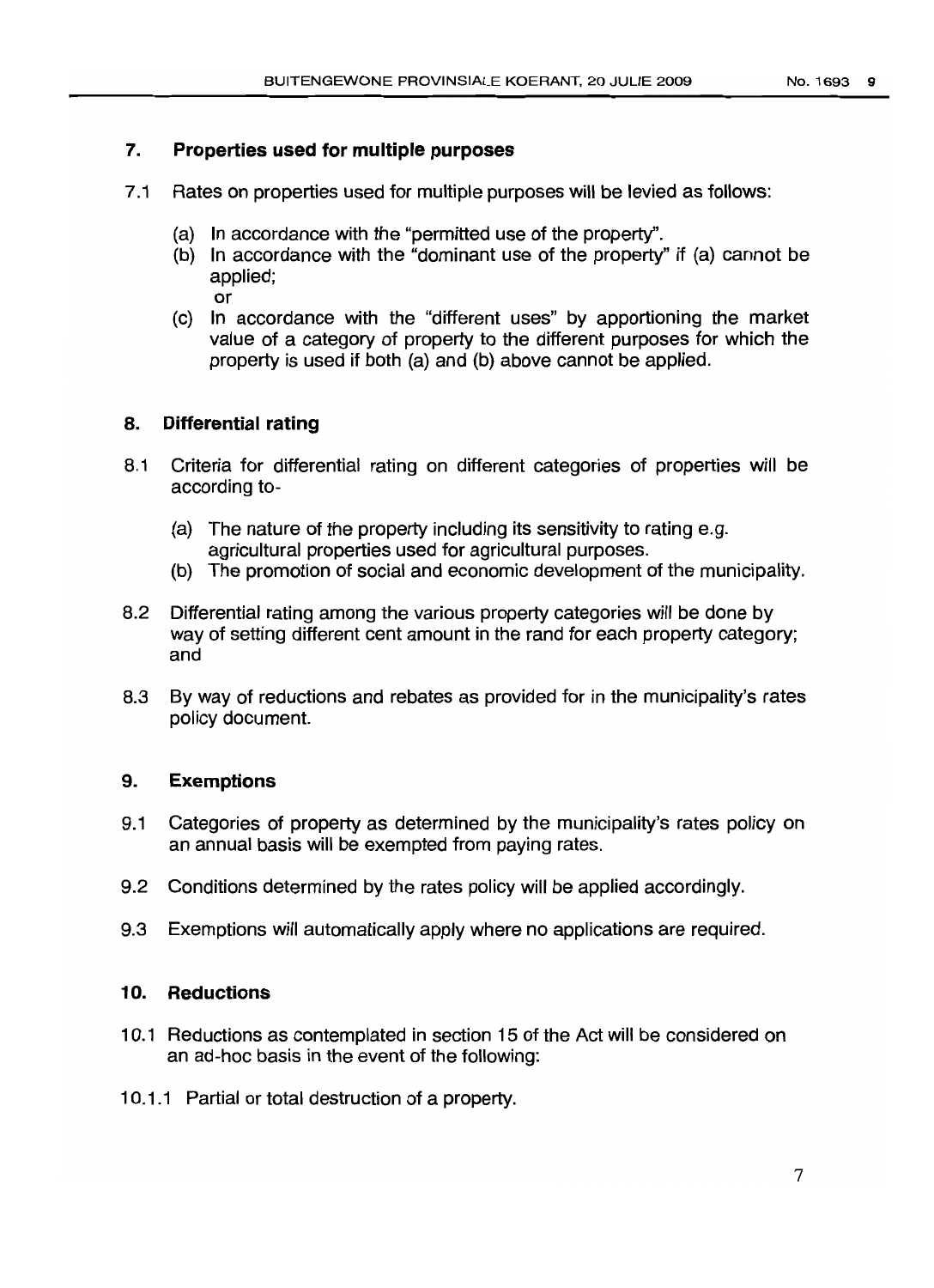- 10.1.2 Disasters as defined in the Disaster Management Act, 2002 (Act 57 of 2002).
- 10.2 The following conditions shall be applicable in respect of 10.1:-
- 10.2.1 The owner referred to in 10.1.1 shall apply in writing for a reduction and the onus will rest on such applicant to prove to the satisfaction of the municipality that his property has been totally or partially destroyed. He/she will also have to indicate to what extent the property can still be used and the impact on the value of the property.
- 10.2.2 Property owners will only qualify for a rebate if affected by a disaster as referred to in the Disaster Management Act, 2002 (Act No. 57 of 2002).
- 10.2.3 A maximum reduction determined by the municipality will be allowed in respect of both 10.1.1 and 10.1.2.
- 10.2.4 An ad-hoc reduction will not be given for a period in excess of 6 months, unless the municipality gives further extension on application.
- 10.2.5 If rates were paid in advance prior to granting of a reduction the municipality will give credit to such an owner as from the date of reduction until the date of lapse of the reduction or the end of the period for which payment was made whichever occurs first.

#### 11. **Rebates**

- 11.1. Categories of property
- 11.1.1 The municipality may grant rebates to categories of property as determined in the municipality's rates policy.
- 11.2 Categories of owners
- 11.2.1 The municipality may grant rebates to categories of owners as determined annually in the municipality's rates policy.
- 11.3 Applications for rebates must reach the municipality before the date determined by the property policy, preceding the start of the new municipal financial year for which relief is sought.
- 11.4 The municipality retains the right to refuse rebates if the details supplied in the application form were incomplete, incorrect or false.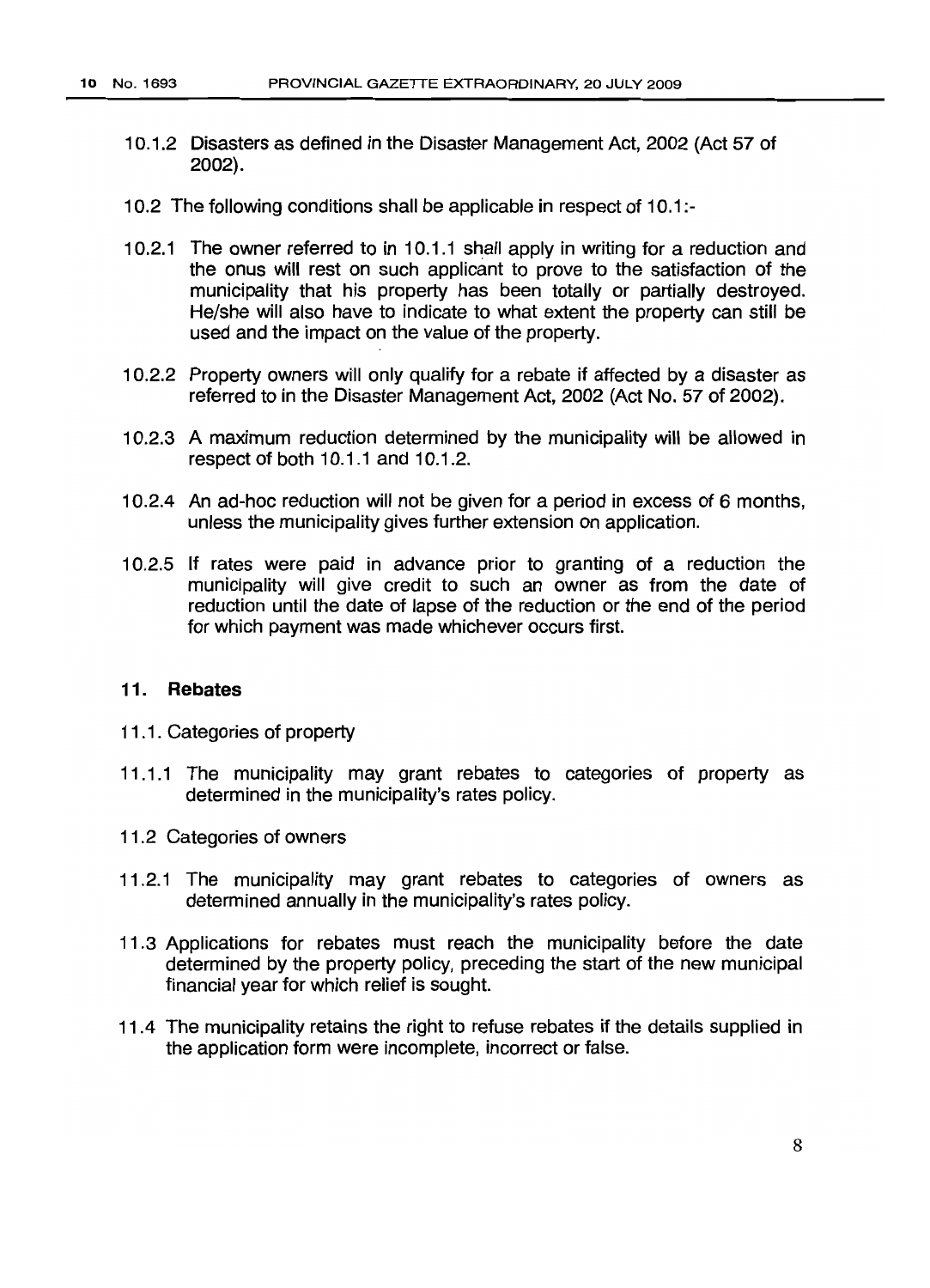- 11.5 Properties with a market value below a prescribed valuation level of an amount determined annually by the municipality may, instead of a rate being determined on the market value, be rated a uniform fixed amount per property.
- 11.6 The extent of the rebate in terms of 11.1, 11.2 and 11.5 shall annually be determined by the municipality and it shall be included in the annual budget.

### 12. Payment of rates

- 12.1 Council may levy assessment rates:
	- (a) On a monthly basis or less regular as determined by the Municipal Finance Management Act,(No.56 of 2003) or
	- (b) Annually, as agreed with the owner of the property.
- 12.2 Assessment rates is payable:-
	- (a) Annually in a once of amount determined by the municipality; or
	- (b) in instalments payable on or before a date in each period as determined by the municipality.
- 12.3 Interest on arrears rates, whether payable on or before 30 September or in equal monthly instalments, shall be calculated in accordance with the provisions of the credit control, debt collection and indigent policy of the municipality.
- 12.4 If a property owner, who is responsible for the payment of property rates in terms of the rates policy, fails to pay such rates in the prescribed manner, it will be recovered from him/her in accordance with the provisions of the Credit Control, Debt Collection and indigent policy of the Municipality.
- 12.5 Arrears rates shall be recovered from tenants, occupiers and agents of the owner, in terms of section 28 and 29 of the Act as follows:
- 12.5.1 If an amount, due for rates levied on a property, is not paid by the owner by the due date as shown on the account and no reaction is forthcoming from the owner after two written reminders have been issued, the municipality shall recover the amount in full or partially as follows:
- 12.5.2 From the agent who is lawfully responsible to collect commission or rental in respect of the property concerned;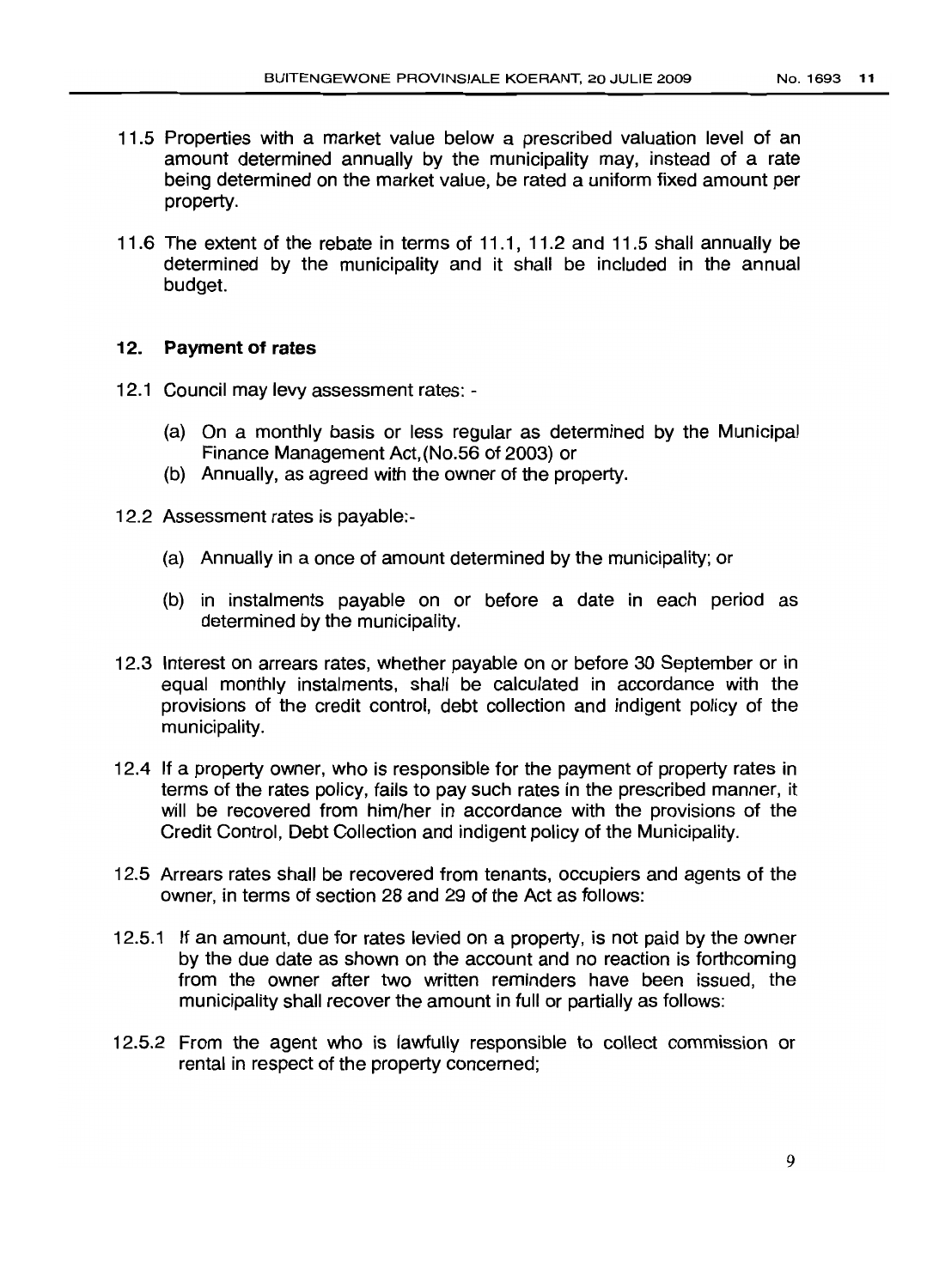- 12.5.3 From a tenant or occupier of the property, only after an attempt was made to collect it from an agent refer to in 12.5.2 but such attempt was unsuccessful or no such agent exists or only a part of the outstanding amount could successfully be recovered.
- 12.5.4 The amount recoverable is limited to the amount as stipulated in the Act and it may only be recovered after written notice has been served on the party concerned (tenant, occupier or agent) of the rates due and payable, but not yet paid by owner of the property.
- 12.5.5 The notice referred to in 12.5.4 shall give the party concerned at least 14 calendar days to pay the outstanding rates.
- 12.6 Where the rates levied on a particular property have been incorrectly determined, whether because of an error or omission on the part of the municipality or false information provided by the property owner concerned or a contravention of the permitted use to which the property concerned may be put, the rates payable shall be appropriately adjusted for the period extending from the date on which the error or omission is detected back to the date on which rates were first levied in terms of the current valuation roll.
- 12.7 In addition, where the error occurred because of false information provided by the property owner or as a result of a contravention of the permitted use of the property concerned, interest on the unpaid portion of the adjusted rates payable shall be levied at the maximum rate permitted by prevailing legislation.

#### **13. Accounts to be furnished**

- 13.1 The municipality will furnish each person liable for the payment of rates with a written account, which will specify:
	- (i) the amount due for rates payable,
	- (ii) the date on or before which the amount is payable,
	- (iii) how the amount was calculated,
	- (iv) the market value of the property, and
	- (v) rebates, exemptions or reductions, if applicable.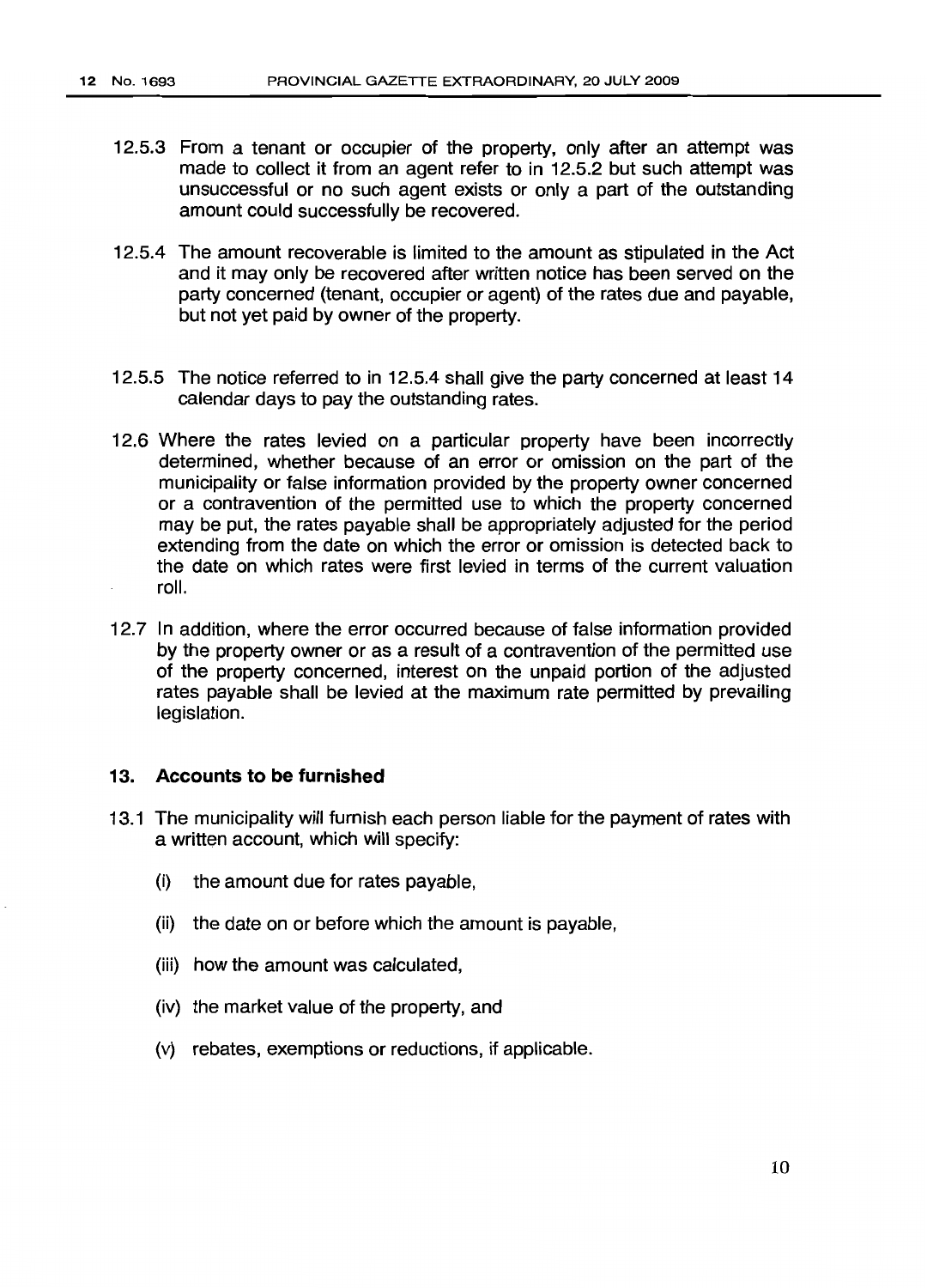- 13.2 A person liable for payment of rates remains liable for such payment, whether or not such person has received a written account from the municipality. If the person concerned has not received a written account, he/she must make the necessary enquiries with the municipality.
- 13.3 In the case of joint ownership the municipality shall consistently, in order to minimise costs and unnecessary administration, recover rates from one of the joint owners only provided that it takes place with the consent of the owners concerned.

## 14. Special rating areas

- 14.1 The municipality will, whenever deemed necessary, by means of a formal Council resolution determine special rating areas in consultation with the relevant communities as provided for in section 22 of the Act.
- 14.2 The following matters shall be attended to in consultation with the committee referred to in clause 14.3 whenever special rating is being considered:
- 14.2.1 Proposed boundaries of the special rating area;
- 14.2.2 Statistical data of the area concerned giving a comprehensive picture of the number of erven with its zoning, services being rendered and detail of services such as capacity, number of vacant erven and services that are not rendered;
- 14.2.3 Proposed improvements clearly indicating the estimated costs of each individual improvement;
- 14.2.4 Proposed financing of the improvements or projects;
- 14.2.5 Priority of projects if more than one;
- 14.2.6 Social economic factors of the relevant community;
- 14.2.7 Different categories of property;
- 14.2.8 The amount of the proposed special rating;
- 14.2.9 Details regarding the implementation of the special rating;
- 14.2.10 The additional income that will be generated by means of this special rating.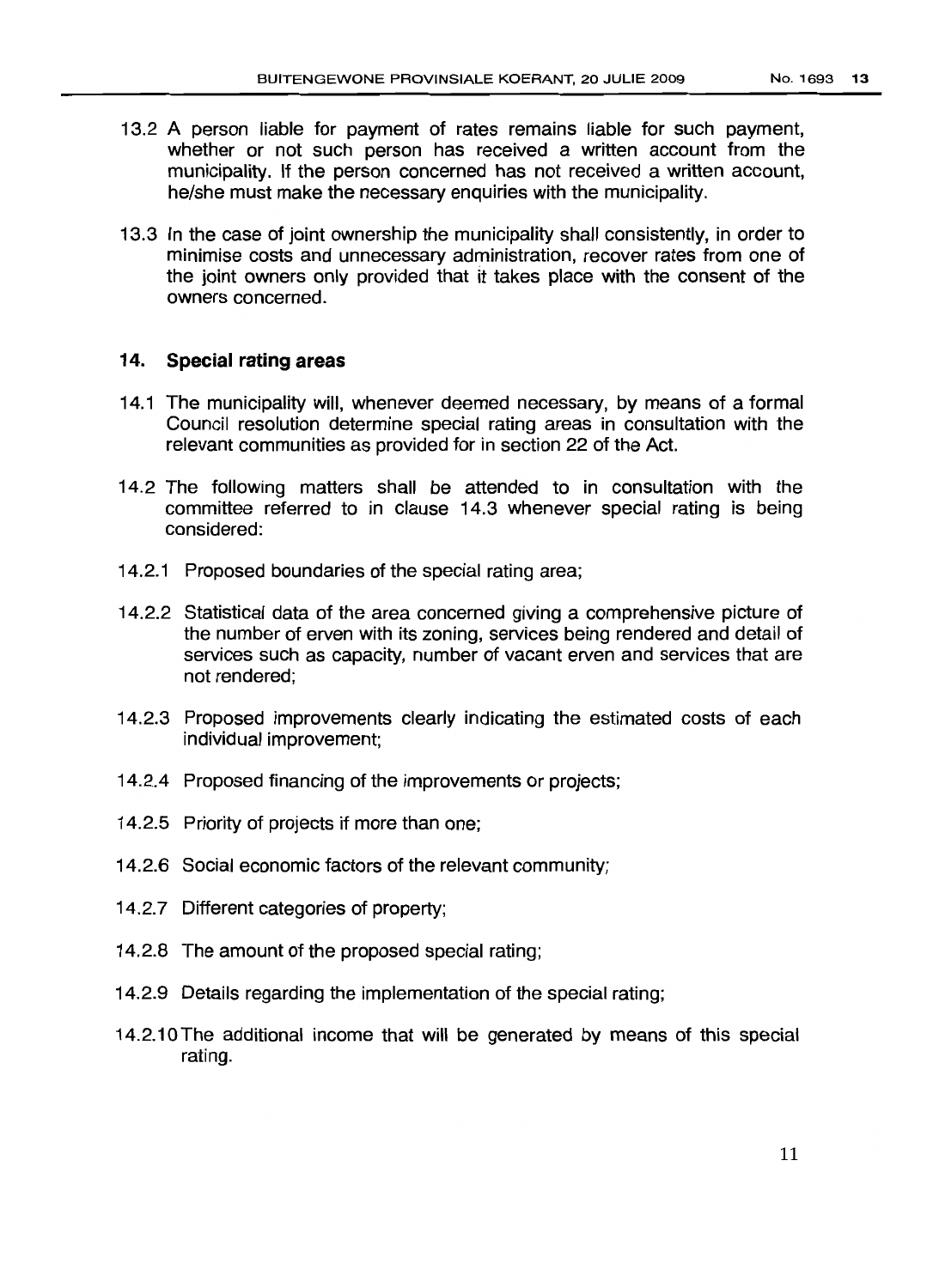- 14.3 A committee consisting of 6 members of the community of who 3 shall be women will be established to advise and consult the municipality in regard to the proposed special rating referred to above. This committee will be elected by the inhabitants of the area concerned who are 18 years of age or older. No person under the age of 18 may be elected to serve on the committee. The election of the committee will happen under the guidance of the Municipal Manager. The committee will serve in an advisory capacity only and will have no decisive powers.
- 14.4 The required consent of the relevant community shall be obtained in writing or by means of a formal voting process under the chairmanship of the Municipal Manager. A majority shall be regarded as 50% plus one of the households affected. Each relevant household, i.e. every receiver of a monthly municipal account, will have 1 vote only.
- 14.5 In determining the special additional rates the municipality shall differentiate between different categories as referred to in clause 5.
- 14.6 The additional rates levied shall be utilised for the purpose of improving or upgrading of the specific area only and not for any other purposes whatsoever.
- 14.7 The municipality shall establish separate accounting and other recordkeeping systems, compliant with GAMAP/GRAP, for the identified area and the households concerned shall be kept informed of progress with projects and financial implications on an annual basis.

### 15. Frequency of valuation

- 15.1 The municipality shall prepare a new valuation roll every 4 (four) years, with the option to extend the validity of the valuation roll to 5 (five) years with the approval of the MEC for Local Government and Housing in the province.
- 15.2 Supplementary valuations will be done on a continual basis to ensure that the valuation roll is properly maintained.

#### 16. Community participation

16.1 Before the municipality adopts the rates by-law, the municipal manager will follow the process of community participation envisaged in chapter 4 of the Municipal Systems Act and comply with the following requirements: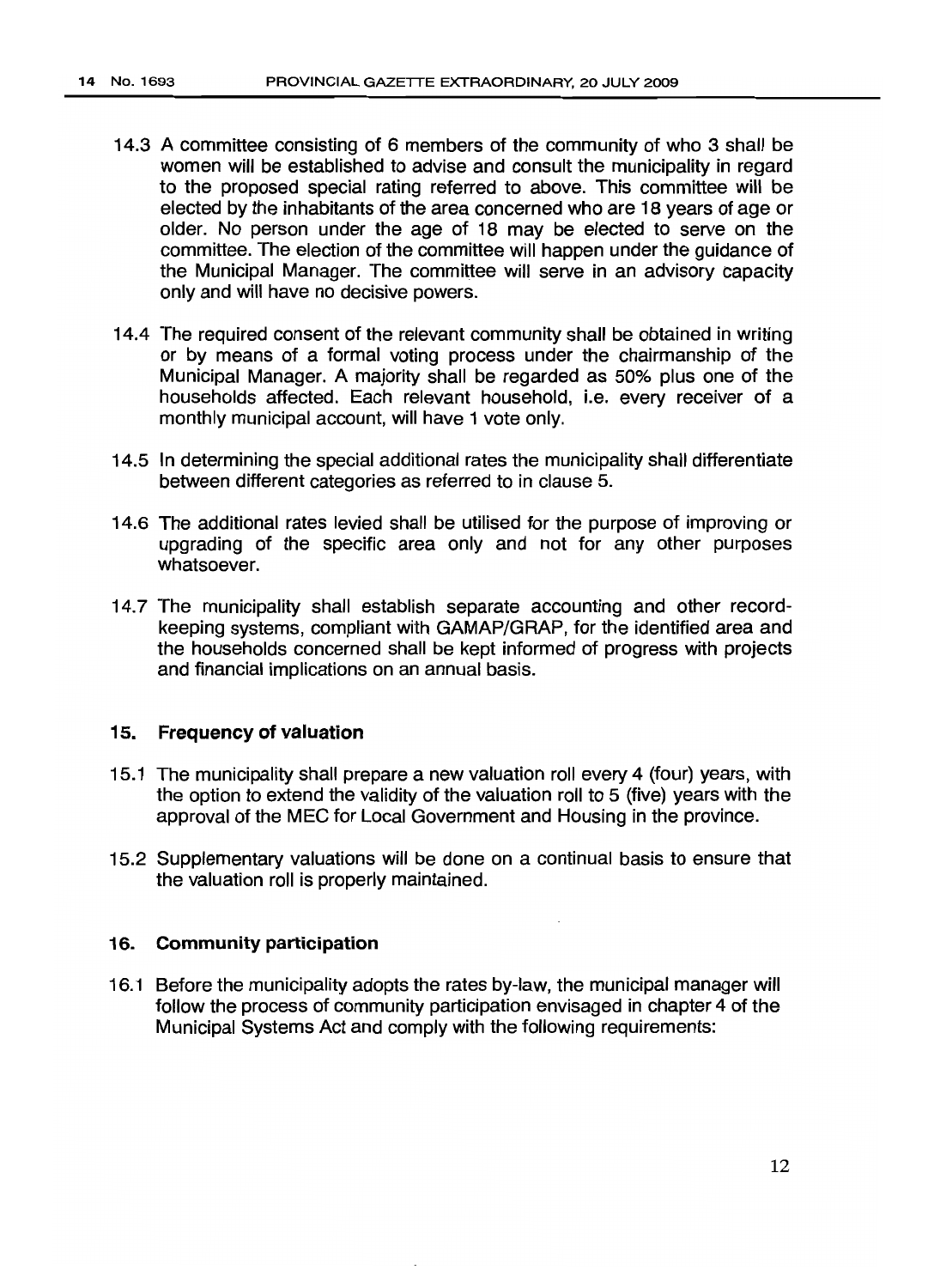- 16.1.1 Conspicuously display the draft rates by-law for a period of at least 30 days (municipality to include period decided on) at the municipality's head and satellite offices and libraries (and on the website)
- 16.1.2 Advertise in the media a notice stating that the draft rates by-law has been prepared for submission to council and that such by-law is available at the various municipal offices and on the website for public inspection. Property owners and interest persons may obtain a copy of the draft bylaw from the municipal offices during office hours at a cost as determined annually by the municipality. Property owners and interest persons may submit written comments or representations to the municipality within the specified period in the notice.
- 16.1.3 Council will consider all comments and/or representations received when considering the finalisation of the rates by-law.

## 17. **Register of properties**

- 17.1 The municipality will compile and maintain a register in respect of all properties situated within the jurisdiction of the municipality. The register will be divided into Part A and Part B.
- 17.2 Part A of the register will consist of the current valuation roll of the municipality and will include all supplementary valuations done from time to time.
- 17.3 Part B of the register will specify which properties on the valuation roll or any supplementary valuation roll are subject to:
	- i. Exemption from rates in terms of section 15 of the Property Rates Act,2004,
	- ii. Rebate or reduction in terms of section 15, and
	- iii.Exclusions as referred to in section 17.
- 17.4 The register will be open for inspection by the public at the municipal main offices during office hours or on the website of the municipality.
- 17.5 The municipality will update Part A of the register every 6 months during the supplementary valuation process.
- 17.6 Part B of the register will be updated on a continuous basis.